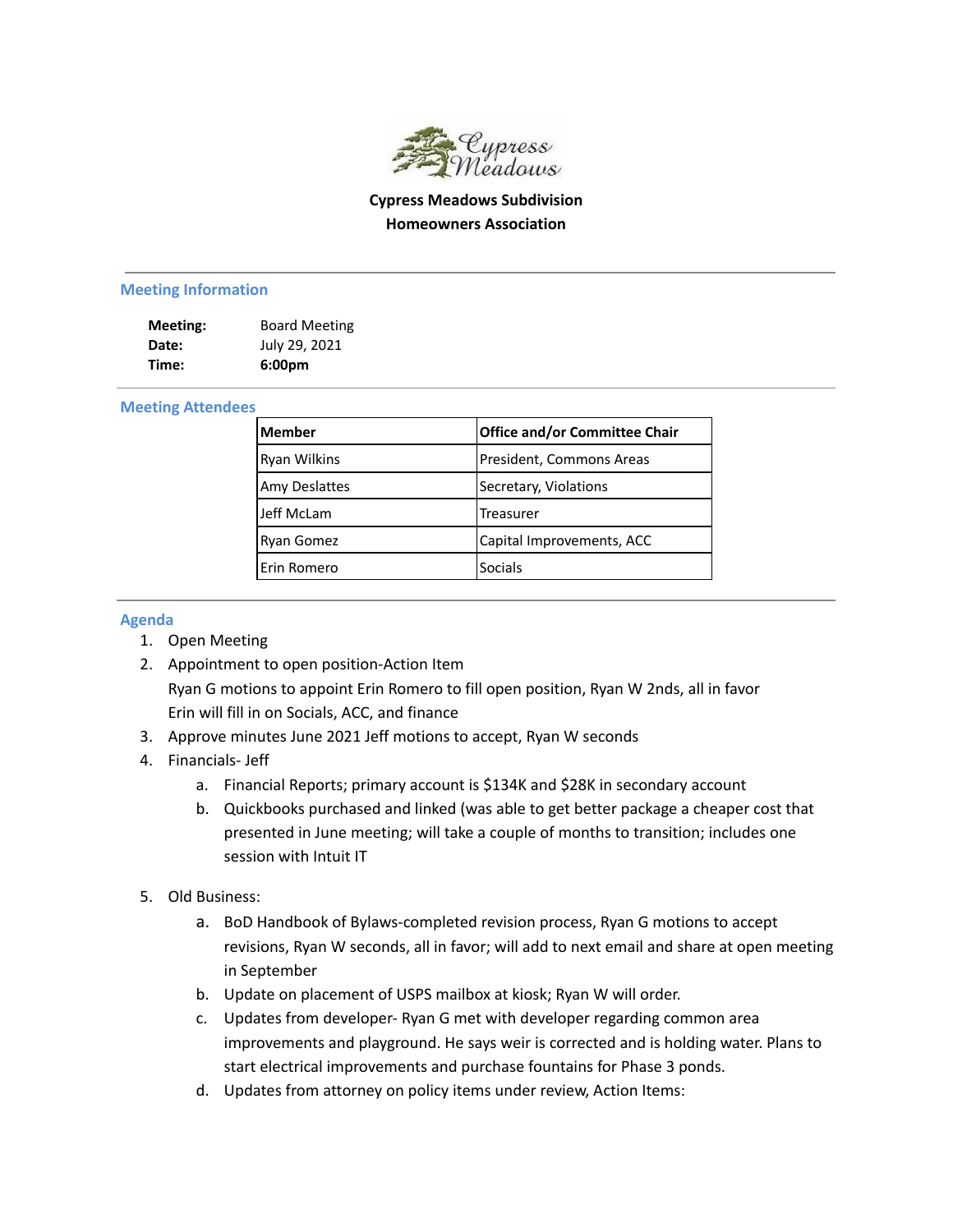- i. Bid Policy; Jeff motions to accept, Ryan w motions to second
- ii. Reservation Policy Jeff motions to accept, Ryan W motions to second
- iii. Appeal Policy Jeff motions to accept, Ryan W motions to second
- 6. New Business
	- a. Determine holding for Reserve Fund account
		- i. Jeff researched banks with interest bearing accounts and recommends placement of reserve funds at Sunset Bank.
		- ii. Amy motions to select Bank of Sunset and Trust Co as our savings account and to open up Certificates of Deposit. Jeff seconds. All in favor.
	- b. 100 Silverwood- discussion; board decision is to follow normal proceedings for liens
	- c. Fence Permit process- City of Broussard now requires fence permits; this also applies to trash can concealment fences. This is a free permit. ACC approvals will direct residents to contact City of Broussard for permit.

# 7. Committee Reports

- a. ACC
	- i. request to review committee member involvement and reassign Ryan L's position; Ryan G suggests advertising via FB for committee members.
	- ii. current files updated back to Nov2020; Amy continuing to work on folder documentation to gapfill records
	- iii. Approvals to review; Ryan G motions to accept, Ryan W seconds
		- 1. Silverwood-extended patio cover with conditional caveats
		- 2. Cane Creek- trash can fence, walkway, extended back patio slab
		- 3. **Easy Rock Landing- gutters**
		- 4. Easy Rock Landing- trash can fence
		- 5. **Easy Rock Landing- trash can/ water softener concealment fence**
		- 6. Sandy Bay- paint brick and change door color
	- iv. Under Review
		- 1. Birchview- mixed construction fence and discharge of water from neighboring property; Board opinion that fencing materials must be consistent and not transition from one construction type to another. Ryan W will followup with resident
		- 2. Heron Point- paint color
		- 3. Old Cypress- natural gas generator
- b. Capital Improvements- Ryan G
	- i. Update on playground; on track for delivery and install; will schedule placement discussion with Jarvis to ensure placement is also in-line with future expansion.
	- ii. Discuss ordering of benches; Ryan G will order so timelines fit with playground install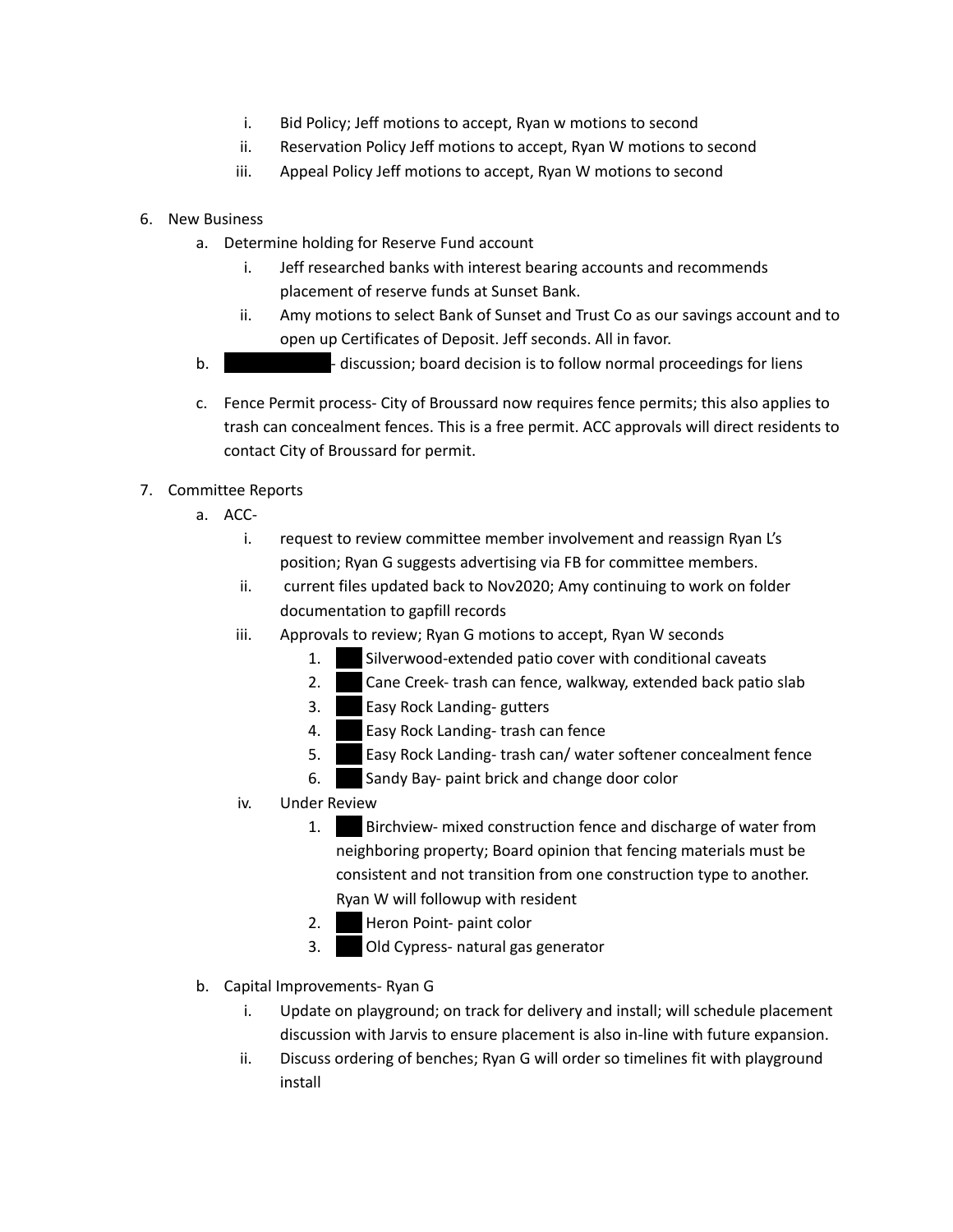- iii. Developer signed requested letter regarding ownership of commons area improvements; Ryan W will sign and get notarized for filing.
- iv. Update on erosion control of coulee washouts- Ryan G and Jeff met with Storm Water Control; will send quote/bid for correcting washout. Also met with Glen Lege and will get line item quote for all sections of repair
- v. Need to look at round-about brick as next project
- c. Commons Areas- Ryan W
	- i. Phase 3 pond level at right level for now; will monitor during heavy rain
	- ii. Tree meeting Scotts Tree Service will meet re: trees in commons area; Concern is overspending and amount of mulch that has been placed on trees creating issue.
	- iii. Jeff found a vendor who is willing to buy back excess mulch at \$7/bag. Ryan G motions to sell mulch, Amy 2nds.
	- iv. Questions regarding lawn maintenance schedule; current contract is for number of cuts not number of days between cuts. Rain is an issue but long grass left in commons area is unsightly. Ryan W will address with contractor
- d. Communications- Amy
	- i. Newsletter for August
		- 1. Reminder about ACC requests
			- a. City's revisement of 5' easement and covenant regulations requiring neighbor approval; ACC generally requires French drainage systems to accommodate water runoff
			- b. Sheds- would like to give some general guidance that can be used as homeowners start quote shopping
			- c. Patio covers
			- d. Fence permits required by City of Broussard
		- 2. Update on playset and benches
		- 3. Committee openings: ACC, Socials, etc
		- 4. Will add Erin to communications;
	- ii. Need to update communication board
- e. Socials
	- i. Feedback from BBQ Splash Bash
- f. Violations- Amy
	- i. ACC violation letter sent to resident with external install of soft water unit; resident applied for concealment fence; no fines issued